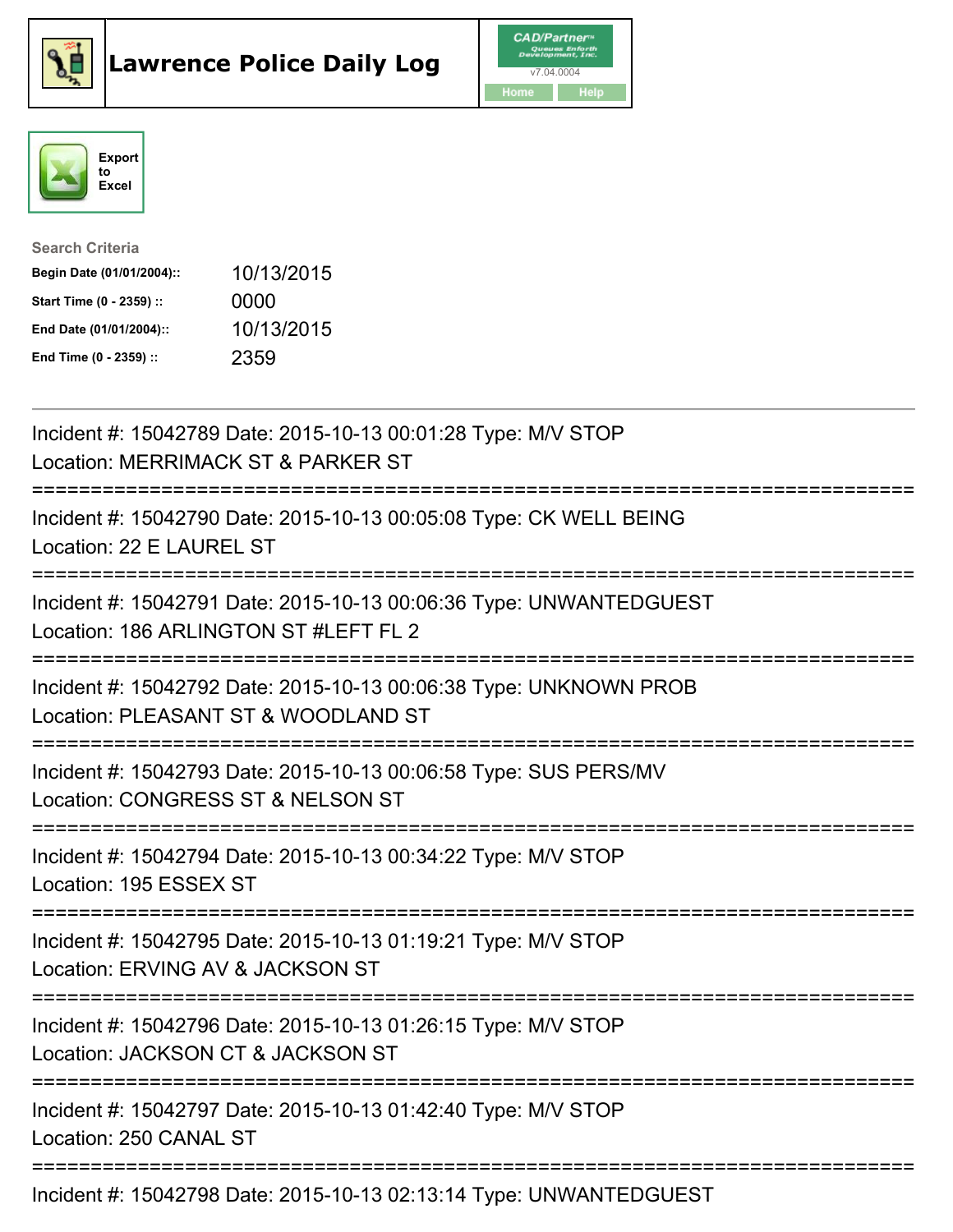| Location: VIP CHIMI RESTARAUNT / 130 COMMON ST                                                                                       |
|--------------------------------------------------------------------------------------------------------------------------------------|
| Incident #: 15042799 Date: 2015-10-13 02:14:12 Type: MEDIC SUPPORT<br>Location: 40 MANCHESTER ST FL 1 REAR<br>---------------------- |
| Incident #: 15042800 Date: 2015-10-13 02:24:34 Type: M/V STOP<br>Location: NEWBURY ST & ORCHARD ST                                   |
| Incident #: 15042801 Date: 2015-10-13 02:25:17 Type: M/V STOP<br>Location: AUBURN ST & HAMPSHIRE ST                                  |
| Incident #: 15042802 Date: 2015-10-13 02:32:19 Type: M/V STOP<br>Location: CRAWFORD ST & N PARISH RD                                 |
| Incident #: 15042803 Date: 2015-10-13 02:36:41 Type: M/V STOP<br>Location: BRADFORD ST & BROADWAY                                    |
| Incident #: 15042804 Date: 2015-10-13 02:38:11 Type: M/V STOP<br>Location: 61 GLENN ST                                               |
| Incident #: 15042805 Date: 2015-10-13 02:43:38 Type: M/V STOP<br>Location: CANAL ST & UNION ST                                       |
| Incident #: 15042806 Date: 2015-10-13 02:48:50 Type: M/V STOP<br>Location: MERRIMACK ST & S UNION ST                                 |
| Incident #: 15042807 Date: 2015-10-13 02:58:04 Type: DOMESTIC/PROG<br>Location: 306 HOWARD ST FL 2                                   |
| Incident #: 15042808 Date: 2015-10-13 03:01:20 Type: M/V STOP<br>Location: 30 CARVER ST                                              |
| Incident #: 15042809 Date: 2015-10-13 03:13:05 Type: MEDIC SUPPORT<br>Location: 805 ESSEX ST FL 3                                    |
| Incident #: 15042810 Date: 2015-10-13 03:27:04 Type: M/V STOP<br>Location: BAILEY ST & SHAWSHEEN RD                                  |
| Incident #: 15042811 Date: 2015-10-13 03:31:34 Type: M/V STOP<br>Location: PHILLIPS ST & WINTHROP AV                                 |
| Incident #: 15042812 Date: 2015-10-13 03:38:45 Type: M/V STOP                                                                        |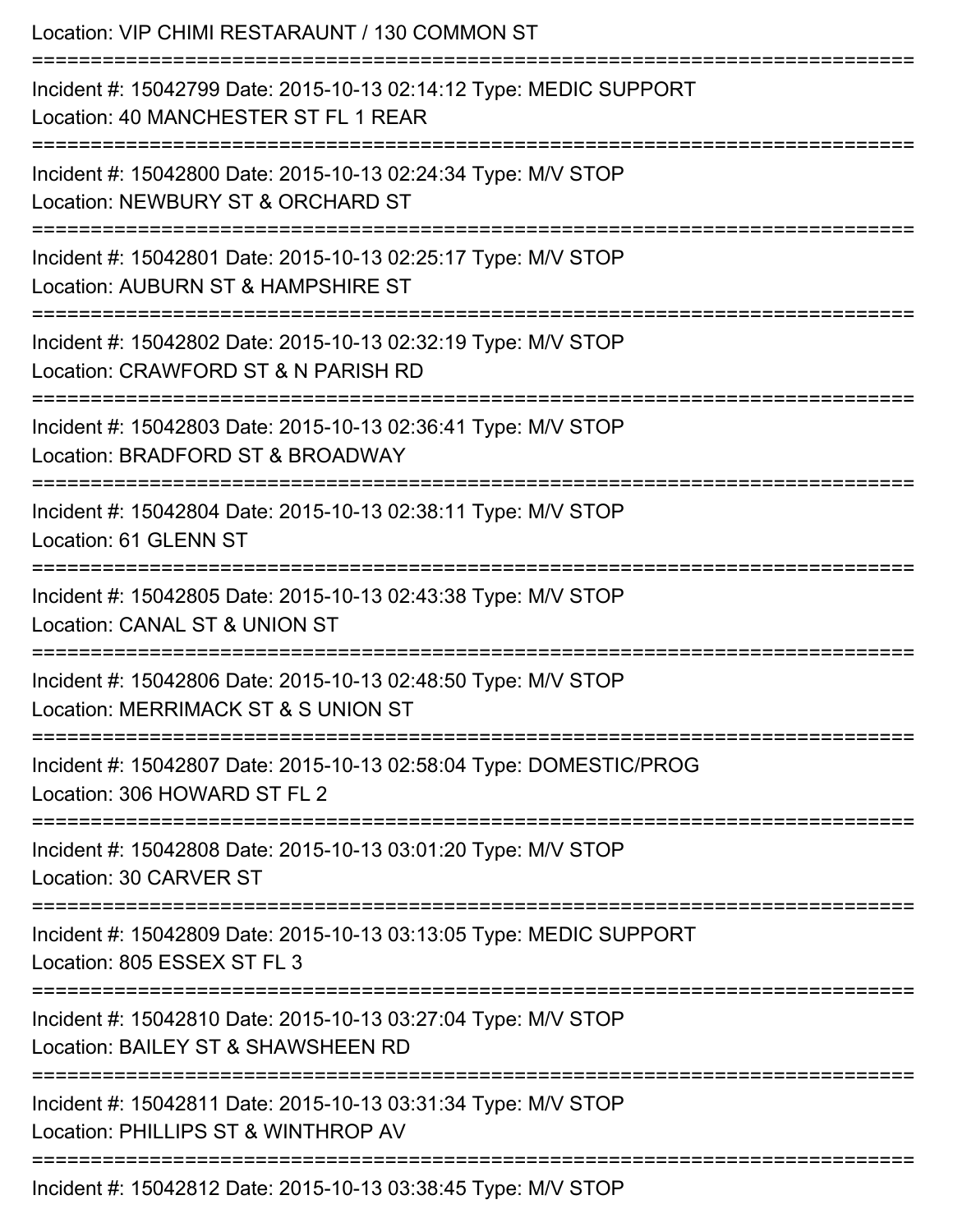| Incident #: 15042813 Date: 2015-10-13 03:48:24 Type: B&E/PAST<br>Location: AUTO ZONE / 380 BROADWAY           |
|---------------------------------------------------------------------------------------------------------------|
| Incident #: 15042814 Date: 2015-10-13 04:07:09 Type: ALARMS<br>Location: RAMIREZ RESIDENCE / 29 BENNINGTON ST |
| Incident #: 15042815 Date: 2015-10-13 04:29:18 Type: TOW OF M/V<br>Location: 6 WENDELL ST                     |
| Incident #: 15042816 Date: 2015-10-13 04:46:25 Type: GENERAL SERV<br>Location: 32 BYRON AV FL 1               |
| Incident #: 15042817 Date: 2015-10-13 05:43:46 Type: ALARMS<br>Location: BRUCE SCHOOL / 135 BUTLER ST         |
| Incident #: 15042818 Date: 2015-10-13 07:01:46 Type: ALARMS<br>Location: PACHECO RESIDENCE / 259 PROSPECT ST  |
| Incident #: 15042819 Date: 2015-10-13 07:08:29 Type: PARK & WALK<br>Location: BRADFORD ST & BROADWAY          |
| Incident #: 15042820 Date: 2015-10-13 07:15:11 Type: CLOSE STREET<br>Location: AVON ST & WILMOT ST            |
| Incident #: 15042821 Date: 2015-10-13 07:21:18 Type: CLOSE STREET<br>Location: ABBOTT ST & BLANCHARD ST       |
| Incident #: 15042822 Date: 2015-10-13 07:22:49 Type: TRANSPORT<br>Location: LOWELL JUVENILE / 90 LOWELL ST    |
| Incident #: 15042823 Date: 2015-10-13 07:50:19 Type: CLOSE STREET<br>Location: BAILEY ST & BLANCHARD ST       |
| Incident #: 15042824 Date: 2015-10-13 07:51:32 Type: ALARMS<br>Location: EBLEN STORE / 490 ESSEX ST           |
| Incident #: 15042825 Date: 2015-10-13 07:57:34 Type: ALARMS<br>Location: ALEXI VEGA RESD. / 15 CORNISH ST     |
| -----------------------------<br>Incident #: 15042826 Date: 2015-10-13 08:01:56 Type: VIO CITY ORD            |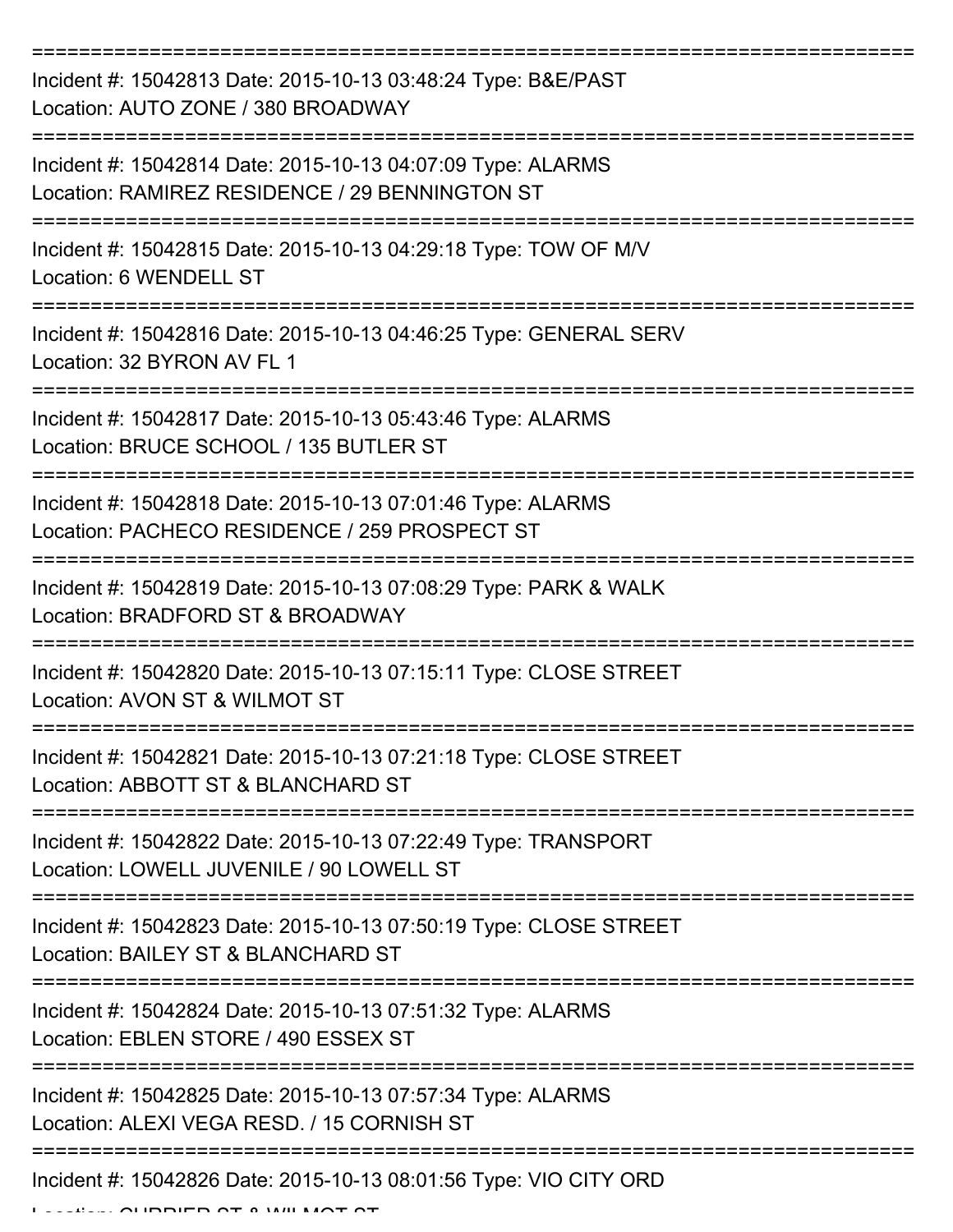| Incident #: 15042827 Date: 2015-10-13 08:23:02 Type: ALARMS<br>Location: FISICHELLI'S PASTRY SHOP / 55 UNION ST    |
|--------------------------------------------------------------------------------------------------------------------|
| Incident #: 15042828 Date: 2015-10-13 08:23:40 Type: ALARM/BURG<br>Location: 86 CROSS ST                           |
| Incident #: 15042829 Date: 2015-10-13 08:25:10 Type: MEDIC SUPPORT<br>Location: 205 WEST ST FL 1                   |
| Incident #: 15042830 Date: 2015-10-13 09:19:52 Type: THREATS<br>Location: FROST SCHOOL / 33 HAMLET ST              |
| Incident #: 15042831 Date: 2015-10-13 09:20:21 Type: A&B D/W PAST<br>Location: ARLINGTON SCHOOL / 150 ARLINGTON ST |
| Incident #: 15042832 Date: 2015-10-13 09:26:01 Type: ANIMAL COMPL<br>Location: 700 ESSEX ST                        |
| Incident #: 15042833 Date: 2015-10-13 09:45:24 Type: GENERAL SERV<br>Location: GRAFTON ST & S UNION ST             |
| Incident #: 15042834 Date: 2015-10-13 09:53:07 Type: WIRE DOWN<br>Location: RIDGEWOOD CIR                          |
| Incident #: 15042835 Date: 2015-10-13 10:00:30 Type: PARK & WALK<br>Location: BRADFORD ST & BROADWAY               |
| Incident #: 15042836 Date: 2015-10-13 10:00:31 Type: MV/BLOCKING<br>Location: 53 GREENFIELD ST                     |
| Incident #: 15042837 Date: 2015-10-13 10:02:03 Type: THREATS<br>Location: 52 WALNUT ST                             |
| Incident #: 15042838 Date: 2015-10-13 10:09:05 Type: CK WELL BEING<br>Location: 15 ACTON ST                        |
| Incident #: 15042839 Date: 2015-10-13 10:15:53 Type: B&E/PAST<br>Location: 47 CENTRE ST                            |
| Incident #: 15042840 Date: 2015-10-13 10:26:39 Type: SHOPLIFTING<br>I anation: WIAI CDEENIC / 220 C DDAANWAV       |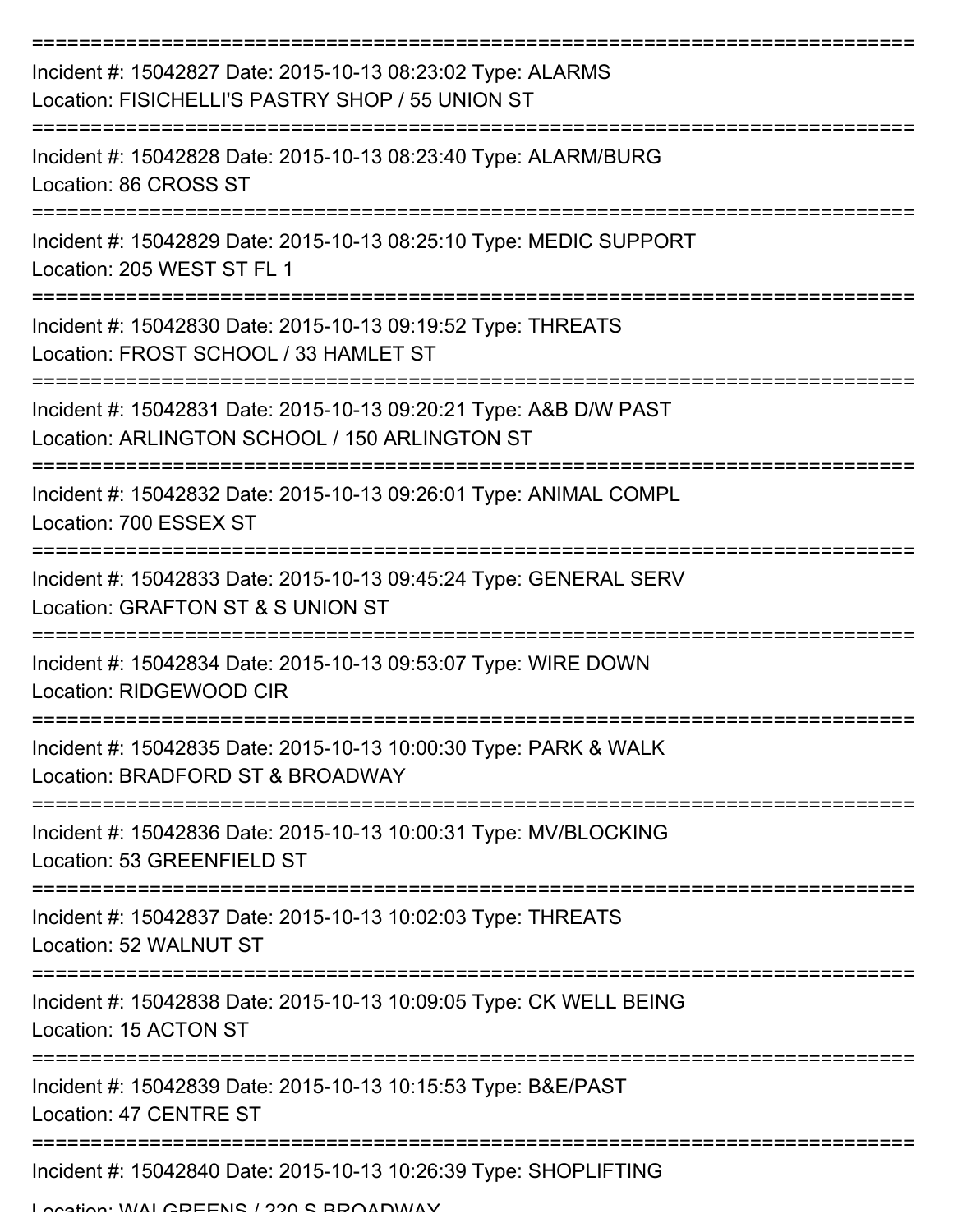| Incident #: 15042841 Date: 2015-10-13 10:31:18 Type: LIC PLATE STO<br>Location: 16 SAVOIE AV                            |
|-------------------------------------------------------------------------------------------------------------------------|
| Incident #: 15042842 Date: 2015-10-13 10:59:37 Type: FRAUD<br>Location: 27 KENT ST                                      |
| Incident #: 15042843 Date: 2015-10-13 11:21:13 Type: CK WELL BEING<br>Location: 45 BROADWAY<br>=====================    |
| Incident #: 15042844 Date: 2015-10-13 11:26:21 Type: B&E/MV/PAST<br>Location: 111 WOODLAND ST                           |
| Incident #: 15042845 Date: 2015-10-13 11:32:49 Type: MV/BLOCKING<br>Location: BUNKERHILL ST & PARK ST                   |
| Incident #: 15042846 Date: 2015-10-13 11:33:35 Type: INVESTIGATION<br>Location: 45 SWAN ST                              |
| ========================<br>Incident #: 15042847 Date: 2015-10-13 11:40:23 Type: DRUG VIO<br>Location: 14 DOYLE ST      |
| Incident #: 15042848 Date: 2015-10-13 11:45:49 Type: MEDIC SUPPORT<br>Location: BEACON ST & GLENN ST                    |
| Incident #: 15042849 Date: 2015-10-13 11:47:54 Type: ROBBERY PAST<br>Location: LAWRENCE PUBLIC LIBRARY / 51 LAWRENCE ST |
| Incident #: 15042850 Date: 2015-10-13 11:50:17 Type: SUS PERS/MV<br>Location: 231 WATER ST                              |
| Incident #: 15042851 Date: 2015-10-13 11:53:57 Type: TRESPASSING<br>Location: 290 MERRIMACK ST                          |
| Incident #: 15042852 Date: 2015-10-13 12:01:59 Type: STOL/MV/PAS<br>Location: 70 WEST ST                                |
| Incident #: 15042853 Date: 2015-10-13 12:11:46 Type: CONFIS PROP<br>Location: ARLINGTON SCHOOL / 150 ARLINGTON ST       |
| ------------------<br>Incident #: 15042854 Date: 2015-10-13 12:20:54 Type: B&E FOLLOW UP<br>Location: 380 BROADWAY      |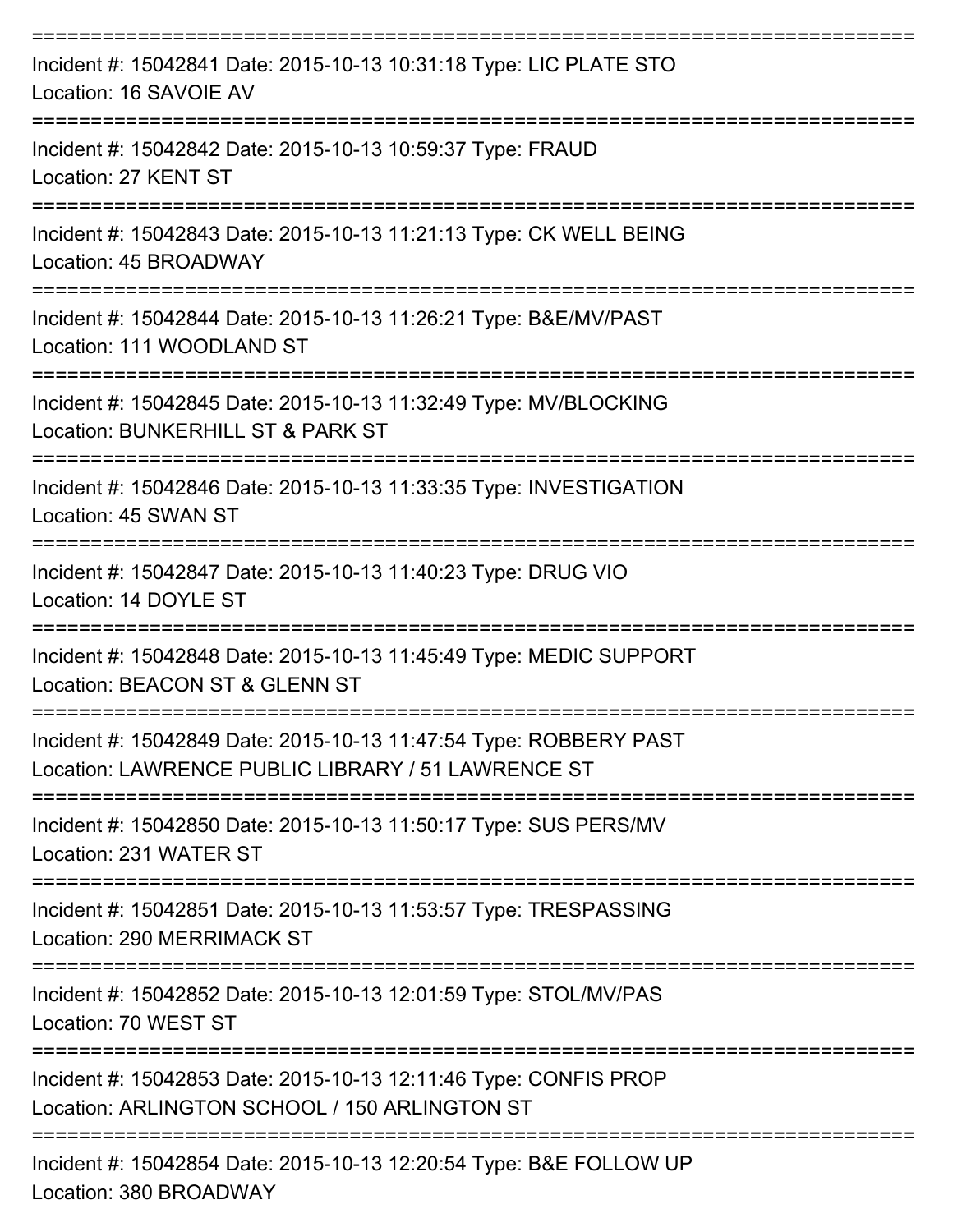| Incident #: 15042855 Date: 2015-10-13 12:23:36 Type: SUS PERS/MV<br>Location: 103 JACKSON ST                                                                                      |
|-----------------------------------------------------------------------------------------------------------------------------------------------------------------------------------|
| :===========================<br>Incident #: 15042856 Date: 2015-10-13 12:32:29 Type: SELECTIVE ENF<br><b>Location: MERRIMACK ST</b>                                               |
| Incident #: 15042857 Date: 2015-10-13 12:46:47 Type: COURT DOC SERVE<br>Location: 38 CRESCENT ST<br>=============================                                                 |
| Incident #: 15042858 Date: 2015-10-13 12:51:40 Type: HIT & RUN M/V<br>Location: 118 S UNION ST                                                                                    |
| Incident #: 15042859 Date: 2015-10-13 12:59:03 Type: KEEP PEACE<br>Location: ALL CHECKS CASHED / 9 BROADWAY<br>===================================<br>=========================== |
| Incident #: 15042860 Date: 2015-10-13 13:09:28 Type: HIT & RUN M/V<br>Location: 118 S. UNION                                                                                      |
| Incident #: 15042861 Date: 2015-10-13 13:36:35 Type: AUTO ACC/NO PI<br>Location: 280 MERRIMACK ST                                                                                 |
| Incident #: 15042862 Date: 2015-10-13 13:37:04 Type: B&E/PAST<br>Location: 287 S BROADWAY                                                                                         |
| Incident #: 15042863 Date: 2015-10-13 14:03:21 Type: 209A/SERVE<br>Location: 121 AMESBURY ST                                                                                      |
| ========================<br>Incident #: 15042864 Date: 2015-10-13 14:06:35 Type: INVESTIGATION<br>Location: 520 BROADWAY                                                          |
| Incident #: 15042865 Date: 2015-10-13 14:07:05 Type: PARK & WALK<br>Location: BRADFORD ST & BROADWAY                                                                              |
| Incident #: 15042866 Date: 2015-10-13 14:09:56 Type: FRAUD<br>Location: 57 HANCOCK ST                                                                                             |
| Incident #: 15042867 Date: 2015-10-13 14:17:16 Type: ALARM/BURG<br>Location: 315 MERRIMACK ST                                                                                     |
| Incident #: 15042868 Date: 2015-10-13 14:20:19 Type: 209A/SERVE<br>Location: 47 TRENTON ST                                                                                        |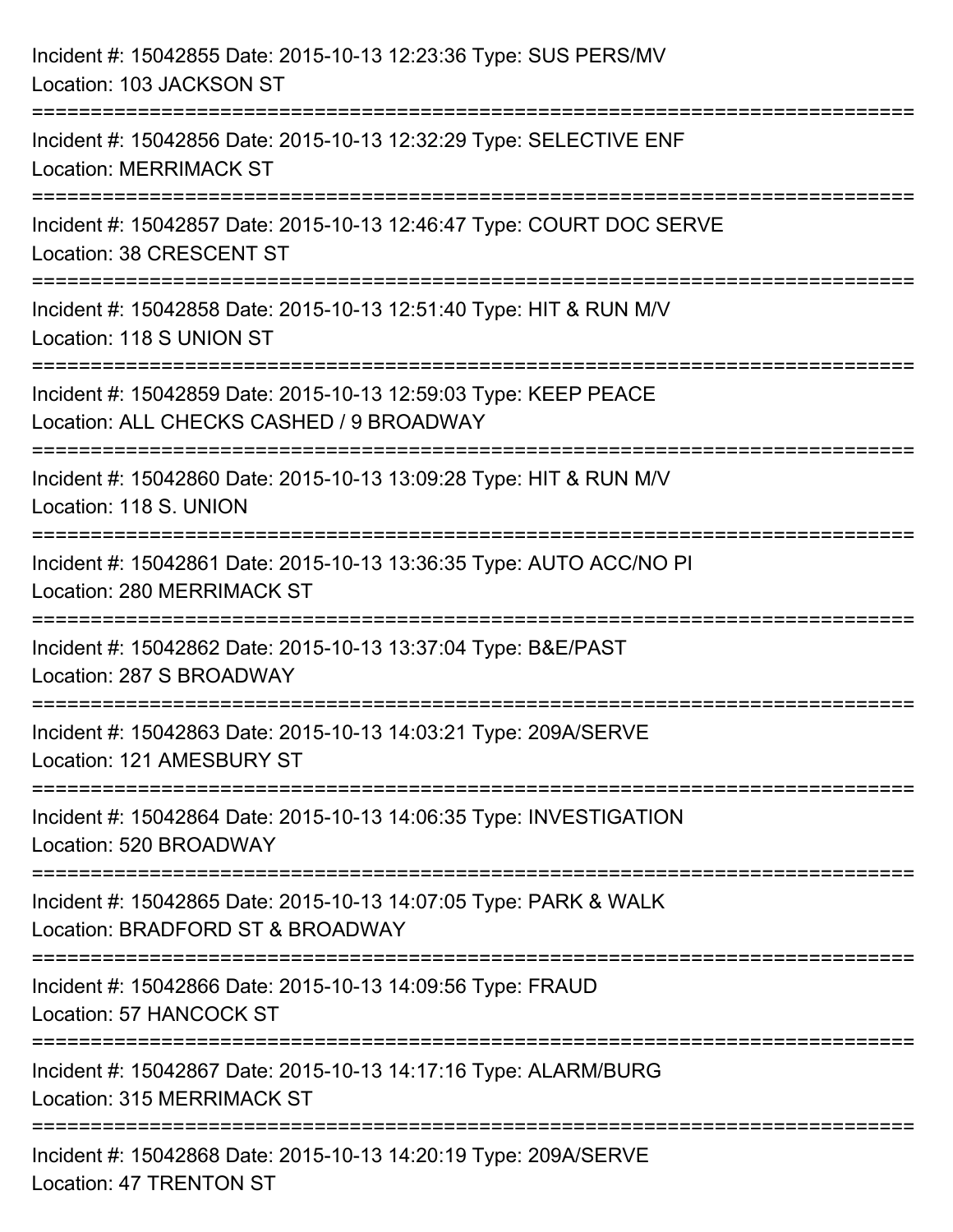| Incident #: 15042869 Date: 2015-10-13 14:25:05 Type: 209A/VIOLATION<br>Location: 163 PARK ST                                                                           |
|------------------------------------------------------------------------------------------------------------------------------------------------------------------------|
| :=====================================<br>Incident #: 15042870 Date: 2015-10-13 14:34:59 Type: DRUG VIO<br>Location: 146 HOWARD ST                                     |
| Incident #: 15042871 Date: 2015-10-13 14:38:05 Type: MISSING PERS<br>Location: 5 JACKSON CT<br>:=======================                                                |
| Incident #: 15042872 Date: 2015-10-13 14:42:03 Type: MV/BLOCKING<br>Location: 460 S UNION ST                                                                           |
| Incident #: 15042873 Date: 2015-10-13 14:45:22 Type: M/V STOP<br>Location: 25 MARSTON ST                                                                               |
| Incident #: 15042874 Date: 2015-10-13 14:45:51 Type: SUS PERS/MV<br>Location: 48 WASHINGTON ST                                                                         |
| Incident #: 15042875 Date: 2015-10-13 14:49:46 Type: A&B PAST<br>Location: LAWRENCE HIGH SCHOOL / 70 N PARISH RD<br>============================<br>================== |
| Incident #: 15042876 Date: 2015-10-13 14:53:20 Type: FRAUD<br>Location: 125 HANCOCK ST                                                                                 |
| Incident #: 15042877 Date: 2015-10-13 14:59:50 Type: 209A/SERVE<br>Location: 38 BEACON AV #50                                                                          |
| Incident #: 15042878 Date: 2015-10-13 15:14:17 Type: CK WELL BEING<br><b>Location: 39 WARREN ST</b><br>:================================                               |
| Incident #: 15042879 Date: 2015-10-13 15:17:33 Type: DOMESTIC/PROG<br>Location: 8 S BROADWAY                                                                           |
| Incident #: 15042881 Date: 2015-10-13 15:21:48 Type: FRAUD<br>Location: 333 HAVERHILL ST #2C                                                                           |
| Incident #: 15042880 Date: 2015-10-13 15:22:10 Type: DRUG VIO<br>Location: 237 BRUCE ST                                                                                |
| Incident #: 15042882 Date: 2015-10-13 15:23:36 Type: KEEP PEACE<br>Location: 11 POPLAR ST                                                                              |

===========================================================================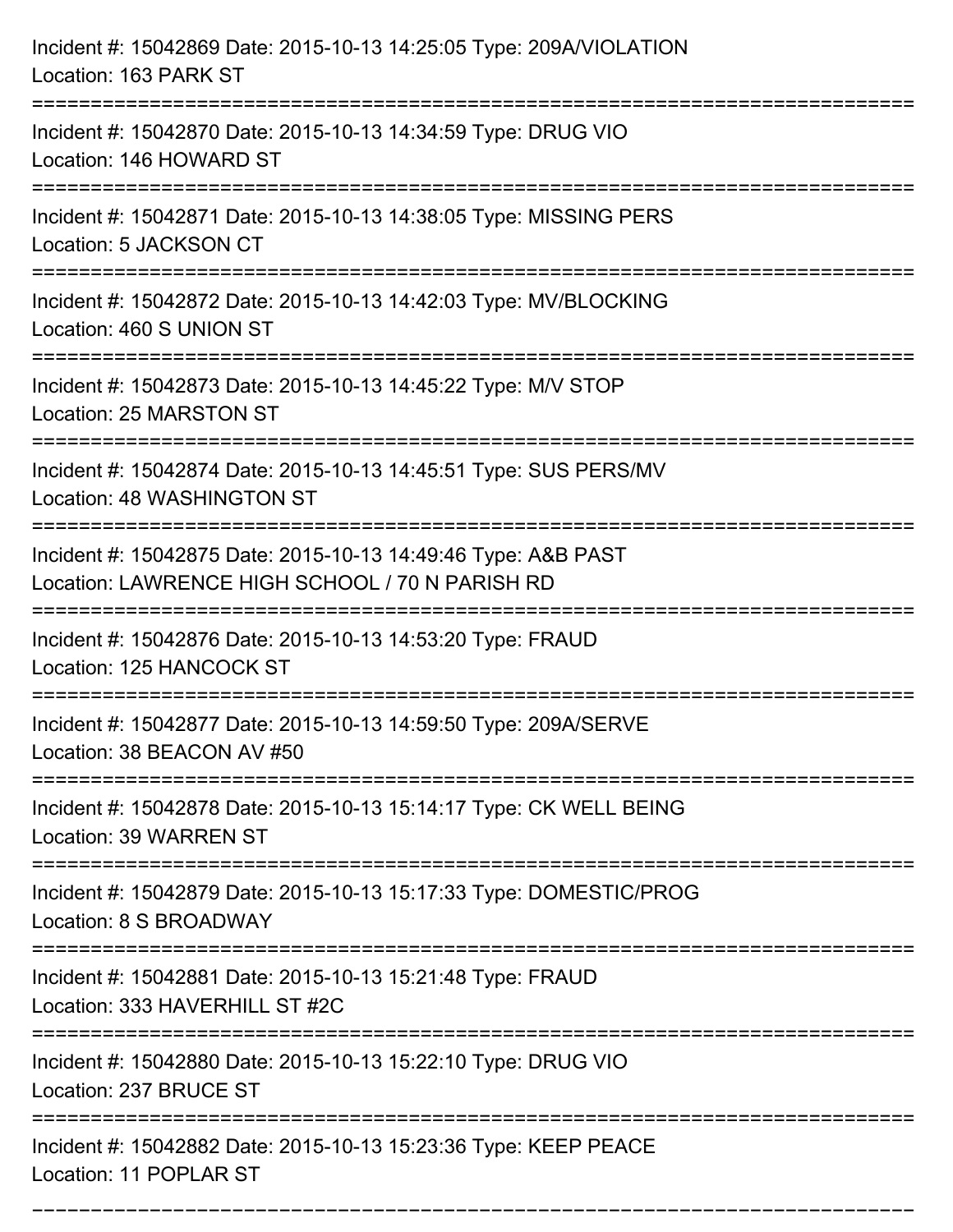| Incident #: 15042883 Date: 2015-10-13 15:32:47 Type: LARCENY/PAST<br>Location: 473 HAVERHILL ST<br>.------------------                      |
|---------------------------------------------------------------------------------------------------------------------------------------------|
| Incident #: 15042884 Date: 2015-10-13 15:40:44 Type: A&B PROG<br>Location: 586 HAVEREHILL                                                   |
| Incident #: 15042885 Date: 2015-10-13 15:44:24 Type: AUTO ACC/NO PI<br>Location: FARNHAM ST & PARKER ST<br>===========================      |
| Incident #: 15042886 Date: 2015-10-13 15:49:23 Type: FRAUD<br>Location: 7 BRADFORD ST                                                       |
| Incident #: 15042887 Date: 2015-10-13 15:55:57 Type: INVESTIGATION<br>Location: 90 LOWELL ST<br>=======================                     |
| Incident #: 15042888 Date: 2015-10-13 16:10:17 Type: KEEP PEACE<br>Location: 285 BROADWAY                                                   |
| Incident #: 15042889 Date: 2015-10-13 16:14:09 Type: THREATS<br>Location: 205 BROADWAY                                                      |
| Incident #: 15042891 Date: 2015-10-13 16:22:17 Type: ALARM/BURG<br>Location: 92 GENESEE ST                                                  |
| Incident #: 15042890 Date: 2015-10-13 16:23:06 Type: LARCENY/PAST<br>Location: 198 JACKSON ST                                               |
| Incident #: 15042892 Date: 2015-10-13 16:29:42 Type: TRESPASSING<br>Location: 611 LOWELL ST                                                 |
| Incident #: 15042893 Date: 2015-10-13 16:35:35 Type: KEEP PEACE<br><b>Location: 46 WARREN ST</b>                                            |
| Incident #: 15042894 Date: 2015-10-13 16:37:14 Type: FRAUD<br>Location: 391 CHESTNUT ST #122                                                |
| Incident #: 15042895 Date: 2015-10-13 16:38:44 Type: AUTO ACC/PED<br>Location: PRIMO'S LIQUORS / 450 HAVERHILL ST                           |
| ------------------------------------<br>Incident #: 15042896 Date: 2015-10-13 16:53:32 Type: WOMAN DOWN<br>Location: CHESTNUT ST & SHORT ST |
|                                                                                                                                             |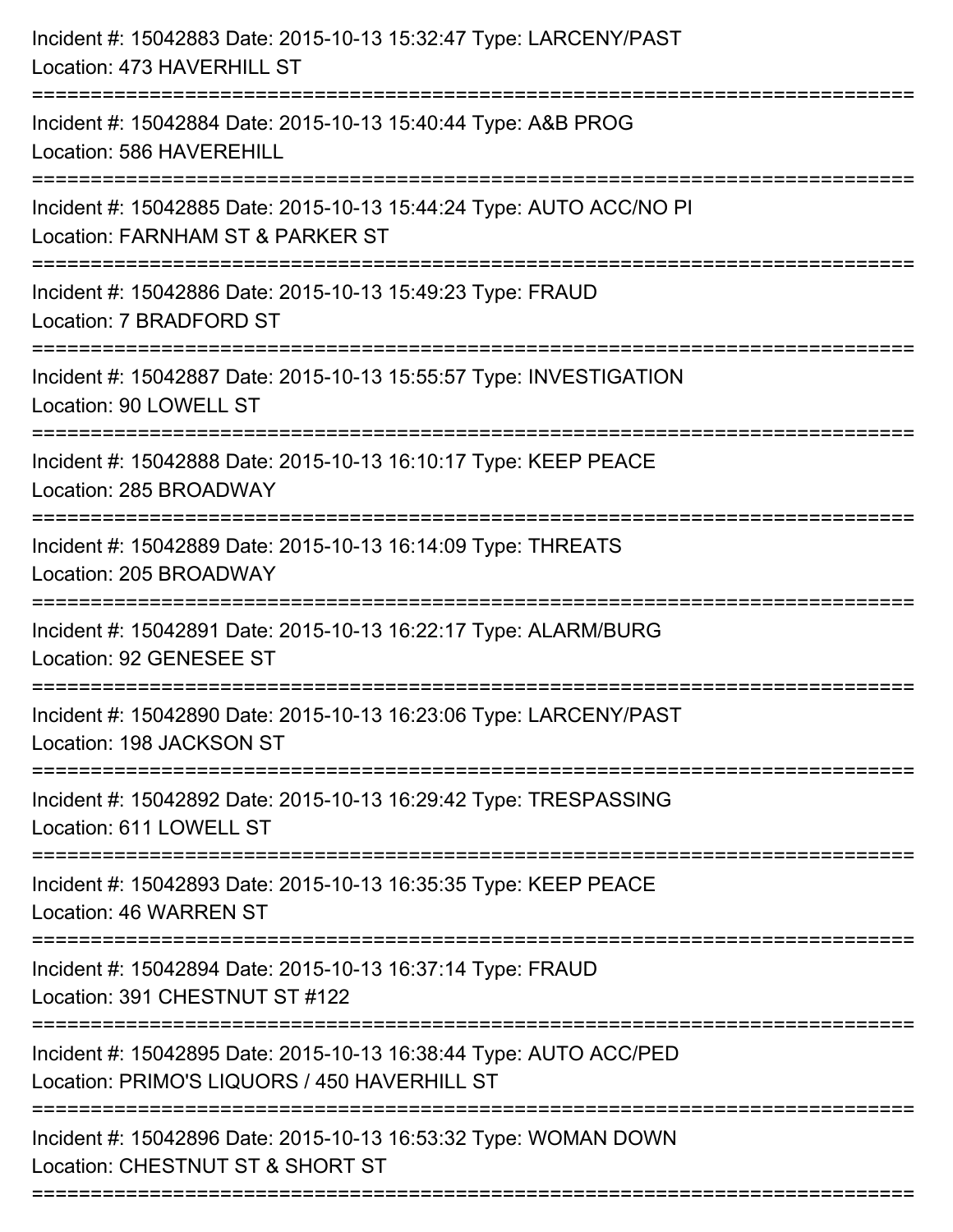| Incident #: 15042898 Date: 2015-10-13 17:04:05 Type: MV/BLOCKING<br>Location: 56 LEXINGTON ST                                              |
|--------------------------------------------------------------------------------------------------------------------------------------------|
| Incident #: 15042899 Date: 2015-10-13 17:07:30 Type: LARCENY/PAST<br>Location: USA PAWN / BROADWAY & COMMON ST<br>:======================= |
| Incident #: 15042900 Date: 2015-10-13 17:12:32 Type: DOMESTIC/PAST<br>Location: 270 LAWRENCE ST<br>================================        |
| Incident #: 15042901 Date: 2015-10-13 17:14:20 Type: DISTURBANCE<br>Location: 198 BAILEY ST                                                |
| Incident #: 15042902 Date: 2015-10-13 17:26:45 Type: SUICIDE ATTEMPT<br>Location: 2 RAILROAD ST                                            |
| Incident #: 15042903 Date: 2015-10-13 17:45:30 Type: M/V STOP<br>Location: BRADFORD ST & HAMPSHIRE ST                                      |
| Incident #: 15042904 Date: 2015-10-13 17:52:33 Type: M/V STOP<br>Location: 425 MARKET ST                                                   |
| Incident #: 15042905 Date: 2015-10-13 17:53:17 Type: DOMESTIC/PROG<br>Location: 2 MUSEUM SQ #807                                           |
| Incident #: 15042906 Date: 2015-10-13 17:58:42 Type: M/V STOP<br>Location: 390 LOWELL ST                                                   |
| Incident #: 15042907 Date: 2015-10-13 18:01:37 Type: KEEP PEACE<br>Location: 45 SWAN ST                                                    |
| Incident #: 15042908 Date: 2015-10-13 18:14:42 Type: GENERAL SERV<br>Location: MARKET ST & S UNION ST                                      |
| Incident #: 15042910 Date: 2015-10-13 18:22:08 Type: AUTO ACC/NO PI<br>Location: DUNKIN DONUTS / 581 ANDOVER ST                            |
| Incident #: 15042909 Date: 2015-10-13 18:22:44 Type: M/V STOP<br>Location: 439 S UNION ST                                                  |

Incident #: 15042911 Date: 2015 10 13 18:31:02 Type: SELECTIVE ENF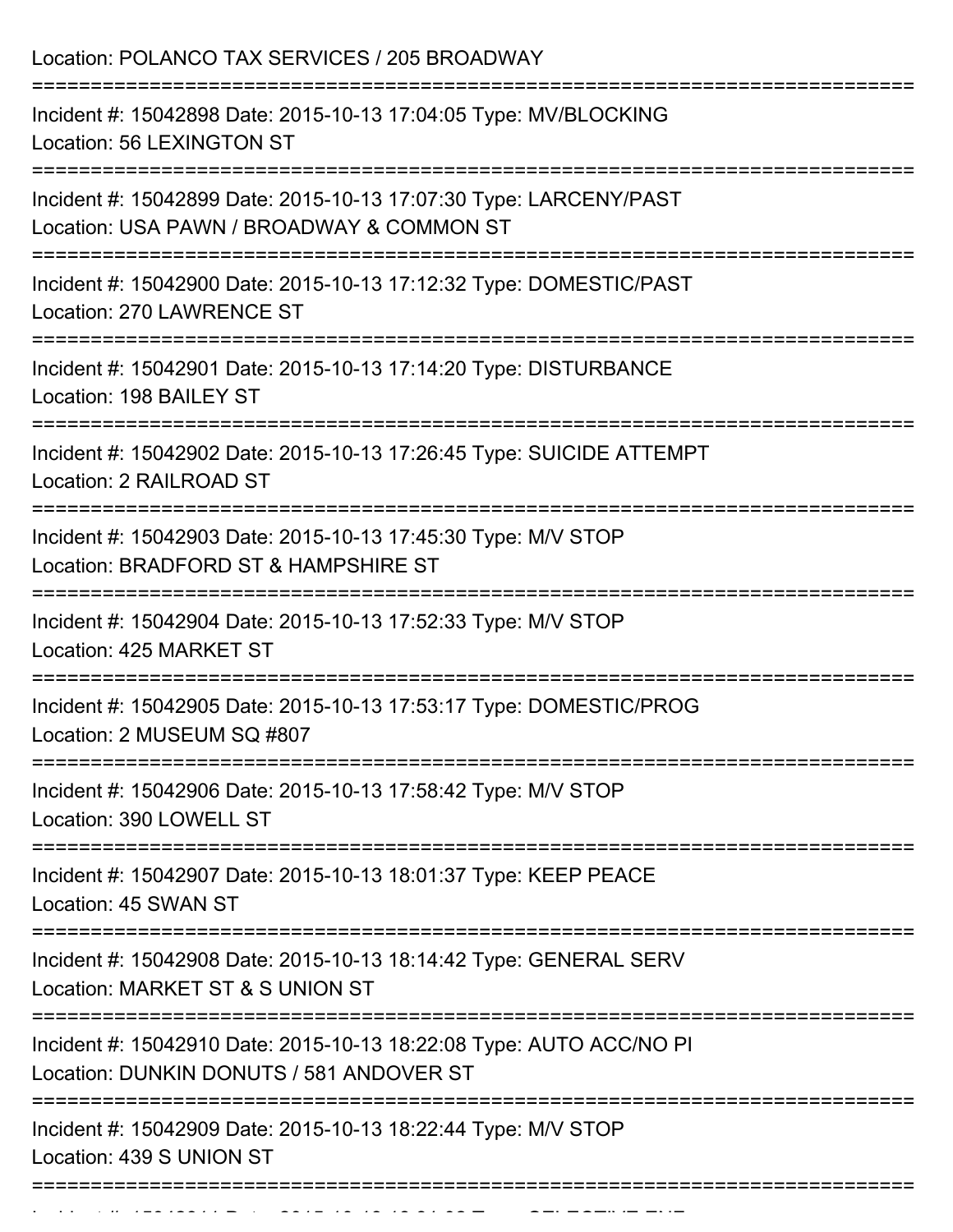| Location: BROADWAY & LOWELL ST                                                                                                    |
|-----------------------------------------------------------------------------------------------------------------------------------|
| Incident #: 15042912 Date: 2015-10-13 18:33:56 Type: M/V STOP<br>Location: GARDEN ST & UNION ST                                   |
| Incident #: 15042913 Date: 2015-10-13 18:50:10 Type: M/V STOP<br>Location: 80 HAVERHILL ST<br>=================================== |
| Incident #: 15042914 Date: 2015-10-13 18:52:53 Type: DOMESTIC/PROG<br>Location: 221 BRUCE ST FL 1                                 |
| Incident #: 15042915 Date: 2015-10-13 18:56:10 Type: M/V STOP<br>Location: BOXFORD ST & WINTHROP AV<br>=========================  |
| Incident #: 15042916 Date: 2015-10-13 18:59:59 Type: UNWANTEDGUEST<br>Location: SEVEN ELEVEN / 370 BROADWAY                       |
| Incident #: 15042917 Date: 2015-10-13 19:04:14 Type: B&E/MV/PAST<br>Location: LOWELL ST & WARREN ST                               |
| Incident #: 15042918 Date: 2015-10-13 19:09:15 Type: NEIGHBOR PROB<br>Location: 803 ESSEX ST FL 2                                 |
| Incident #: 15042919 Date: 2015-10-13 19:13:43 Type: ALARM/BURG<br>Location: 402 BROADWAY #1                                      |
| Incident #: 15042920 Date: 2015-10-13 19:25:10 Type: SHOPLIFTING<br>Location: 35 S BROADWAY                                       |
| Incident #: 15042921 Date: 2015-10-13 19:31:42 Type: NEIGHBOR PROB<br>Location: 42 CANTON ST                                      |
| Incident #: 15042922 Date: 2015-10-13 19:35:51 Type: SUS PERS/MV<br>Location: 133 BENNINGTON ST                                   |
| Incident #: 15042923 Date: 2015-10-13 19:38:29 Type: MEDIC SUPPORT<br>Location: 203 ESSEX ST                                      |
| Incident #: 15042924 Date: 2015-10-13 19:40:22 Type: DOMESTIC/PROG<br>Location: 73 BOXFORD ST                                     |
|                                                                                                                                   |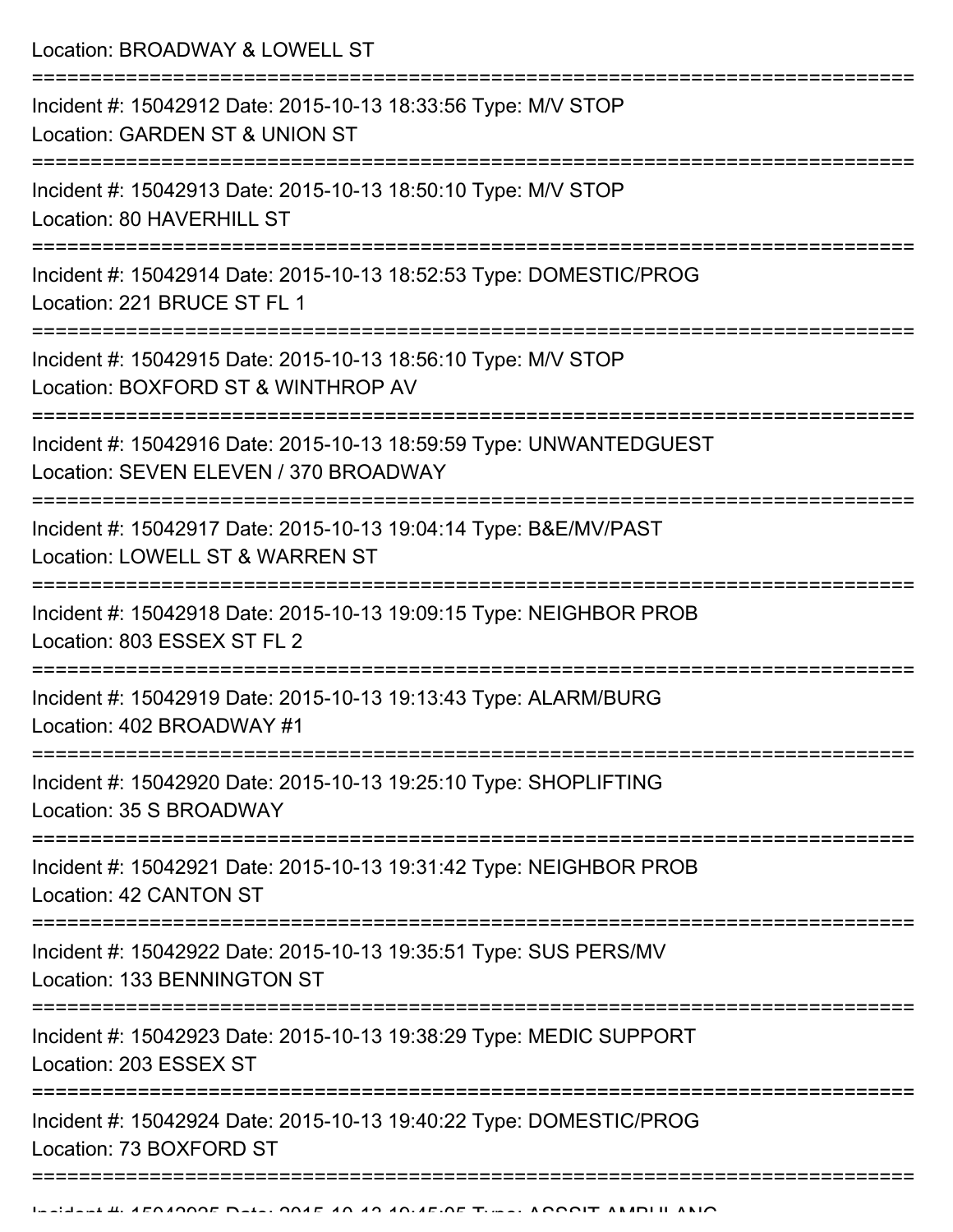| Location: 383 HAVERHILL ST                                                                                                        |
|-----------------------------------------------------------------------------------------------------------------------------------|
| Incident #: 15042926 Date: 2015-10-13 19:54:52 Type: UNWANTEDGUEST<br><b>Location: 39 TRENTON ST</b><br>==============            |
| Incident #: 15042927 Date: 2015-10-13 20:12:37 Type: M/V STOP<br>Location: ESSEX ST & HAMPSHIRE ST                                |
| Incident #: 15042928 Date: 2015-10-13 20:29:42 Type: WARRANT SERVE<br>Location: 28 ROWE ST<br>:================================== |
| Incident #: 15042929 Date: 2015-10-13 20:43:07 Type: M/V STOP<br>Location: LEXINGTON ST & PARK ST                                 |
| Incident #: 15042930 Date: 2015-10-13 20:45:29 Type: ALARM/BURG<br>Location: 115 BENNINGTON ST                                    |
| Incident #: 15042931 Date: 2015-10-13 20:52:59 Type: UNWANTEDGUEST<br>Location: 803 ESSEX ST FL 2                                 |
| Incident #: 15042932 Date: 2015-10-13 21:01:21 Type: M/V STOP<br>Location: BROADWAY & COMMON ST                                   |
| Incident #: 15042933 Date: 2015-10-13 21:07:27 Type: TOW/REPOSSED<br>Location: 198 BRUCE ST                                       |
| Incident #: 15042934 Date: 2015-10-13 21:16:39 Type: DISTURBANCE<br>Location: 50 PARK ST FL 1                                     |
| Incident #: 15042935 Date: 2015-10-13 21:21:23 Type: M/V STOP<br>Location: BROADWAY & LOWELL ST                                   |
| Incident #: 15042936 Date: 2015-10-13 21:22:59 Type: M/V STOP<br>Location: BROADWAY & LOWELL ST                                   |
| Incident #: 15042937 Date: 2015-10-13 21:24:02 Type: M/V STOP<br>Location: BROADWAY & LOWELL ST                                   |
| Incident #: 15042938 Date: 2015-10-13 21:24:41 Type: ALARM/BURG<br>Location: 65 HANCOCK ST                                        |
|                                                                                                                                   |

Incident #: 15042939 Date: 2015-10-13 21:25:09 Type: M/V STOP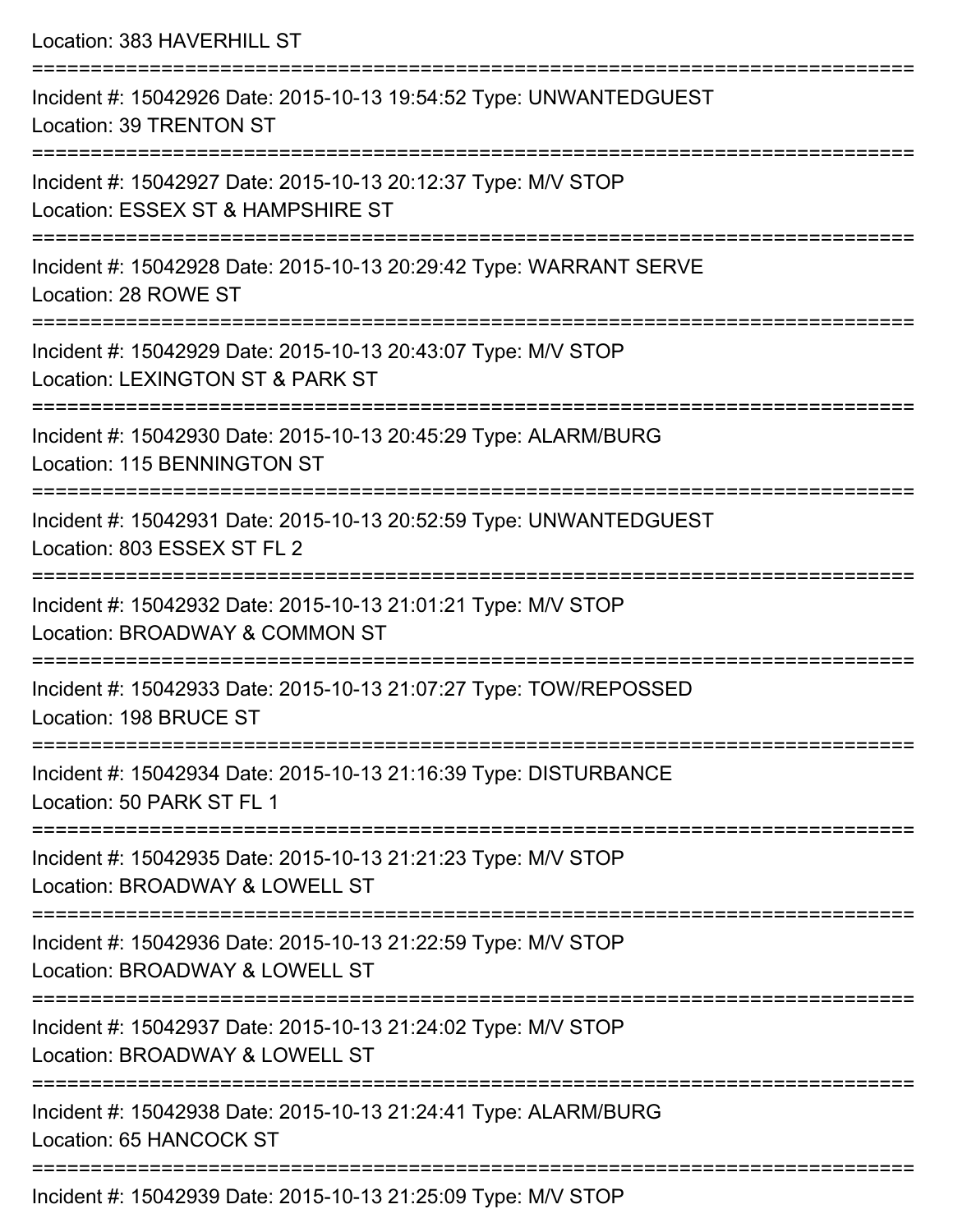| Incident #: 15042940 Date: 2015-10-13 21:38:45 Type: MV/BLOCKING<br>Location: 30 FOSTER ST                  |
|-------------------------------------------------------------------------------------------------------------|
| Incident #: 15042941 Date: 2015-10-13 21:48:47 Type: M/V STOP<br>Location: BROADWAY & LOWELL ST             |
| Incident #: 15042944 Date: 2015-10-13 21:49:23 Type: MEDIC SUPPORT<br>Location: BIG N' BEEFY / 415 BROADWAY |
| Incident #: 15042942 Date: 2015-10-13 21:49:35 Type: M/V STOP<br>Location: BROADWAY & LOWELL ST             |
| Incident #: 15042943 Date: 2015-10-13 21:50:08 Type: M/V STOP<br>Location: BROADWAY & LOWELL ST             |
| Incident #: 15042945 Date: 2015-10-13 21:50:49 Type: M/V STOP<br>Location: BROADWAY & LOWELL ST             |
| Incident #: 15042946 Date: 2015-10-13 21:51:27 Type: M/V STOP<br>Location: BROADWAY & LOWELL ST             |
| Incident #: 15042947 Date: 2015-10-13 21:51:33 Type: DISTURBANCE<br>Location: 39 HANCOCK ST                 |
| Incident #: 15042948 Date: 2015-10-13 21:52:50 Type: M/V STOP<br>Location: BROADWAY & LOWELL ST             |
| Incident #: 15042949 Date: 2015-10-13 21:53:35 Type: M/V STOP<br>Location: BROADWAY & LOWELL ST             |
| Incident #: 15042950 Date: 2015-10-13 21:54:41 Type: GENERAL SERV<br>Location: HAFFNERS / 69 PARKER ST      |
| Incident #: 15042951 Date: 2015-10-13 22:24:58 Type: GENERAL SERV<br>Location: 98 FARNHAM ST #1             |
| Incident #: 15042952 Date: 2015-10-13 22:28:41 Type: M/V STOP<br>Location: BROADWAY & LOWELL ST             |
| Incident #: 15042953 Date: 2015-10-13 22:29:26 Type: M/V STOP                                               |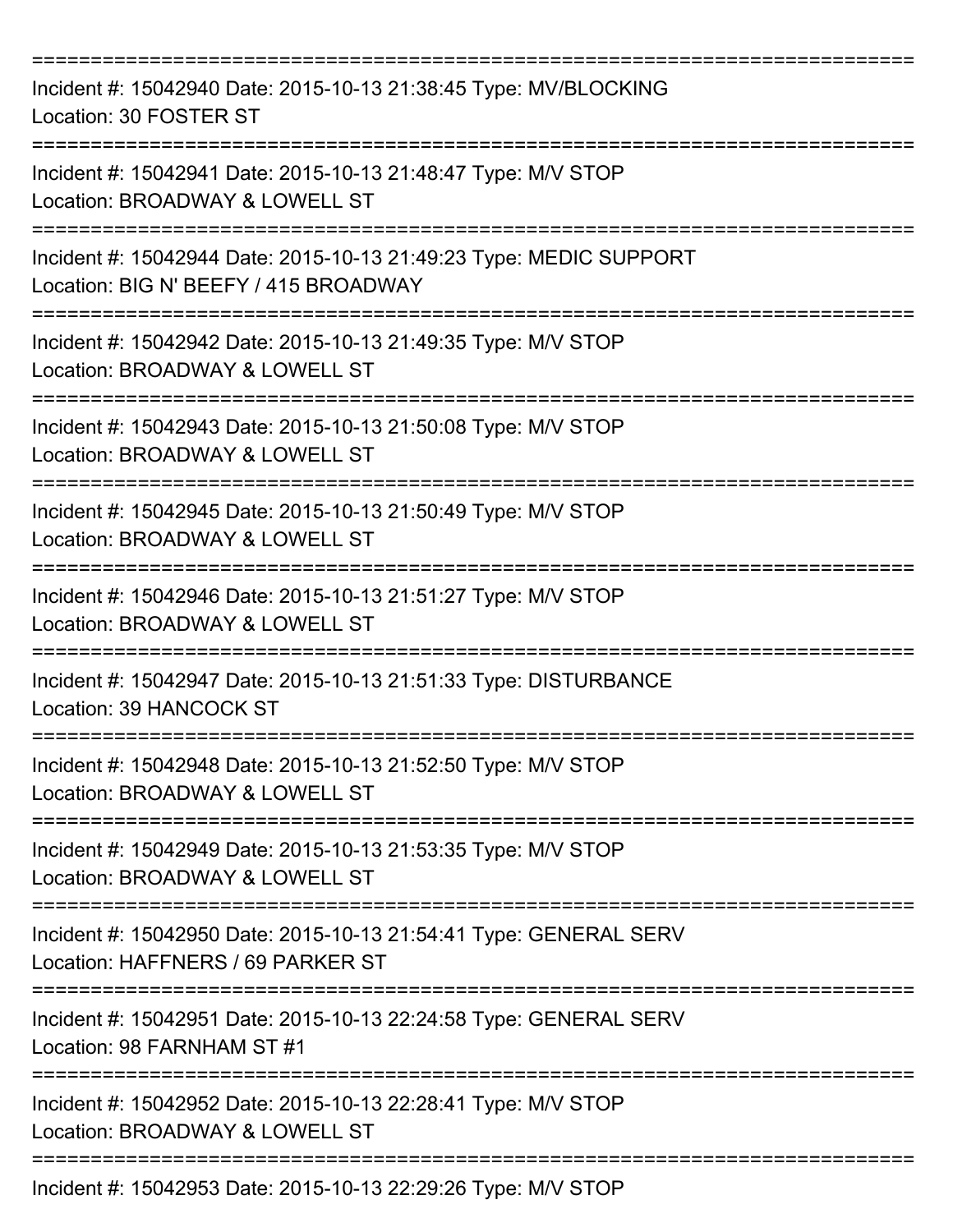| Incident #: 15042954 Date: 2015-10-13 22:31:47 Type: MAL DAMAGE<br><b>Location: ALMA ST</b>                     |
|-----------------------------------------------------------------------------------------------------------------|
| Incident #: 15042955 Date: 2015-10-13 22:35:39 Type: UNWANTEDGUEST<br>Location: 18 FRANKLIN ST #402B            |
| Incident #: 15042956 Date: 2015-10-13 22:40:06 Type: B&E/MV/PAST<br>Location: 66 WOODLAND ST                    |
| Incident #: 15042957 Date: 2015-10-13 22:54:20 Type: FIGHT<br>Location: 64 NEWBURY ST #1                        |
| Incident #: 15042958 Date: 2015-10-13 22:56:31 Type: NOISE ORD<br>Location: 204 LAWRENCE ST                     |
| Incident #: 15042959 Date: 2015-10-13 23:01:00 Type: ALARM/BURG<br>Location: FREDDY MINI MART / 130 FRANKLIN ST |
| Incident #: 15042960 Date: 2015-10-13 23:07:33 Type: ALARM/BURG<br>Location: SLE SCHOOL / 165 CRAWFORD ST       |
| Incident #: 15042961 Date: 2015-10-13 23:09:09 Type: SUS PERS/MV<br>Location: 41 DOYLE ST                       |
| Incident #: 15042962 Date: 2015-10-13 23:19:28 Type: M/V STOP<br>Location: HANLON CT & WEST ST                  |
| Incident #: 15042963 Date: 2015-10-13 23:19:45 Type: M/V STOP<br><b>Location: CENTRAL BRIDGE</b>                |
| Incident #: 15042964 Date: 2015-10-13 23:22:57 Type: SUS PERS/MV<br>Location: MANCHESTER ST & MAY ST            |
| Incident #: 15042965 Date: 2015-10-13 23:28:49 Type: SUS PERS/MV<br>Location: CROSS ST & MANCHESTER ST          |
| Incident #: 15042966 Date: 2015-10-13 23:33:47 Type: M/V STOP<br>Location: ESSEX ST & FRANKLIN ST               |
| Incident #: 15042967 Date: 2015-10-13 23:35:35 Type: M/V STOP                                                   |